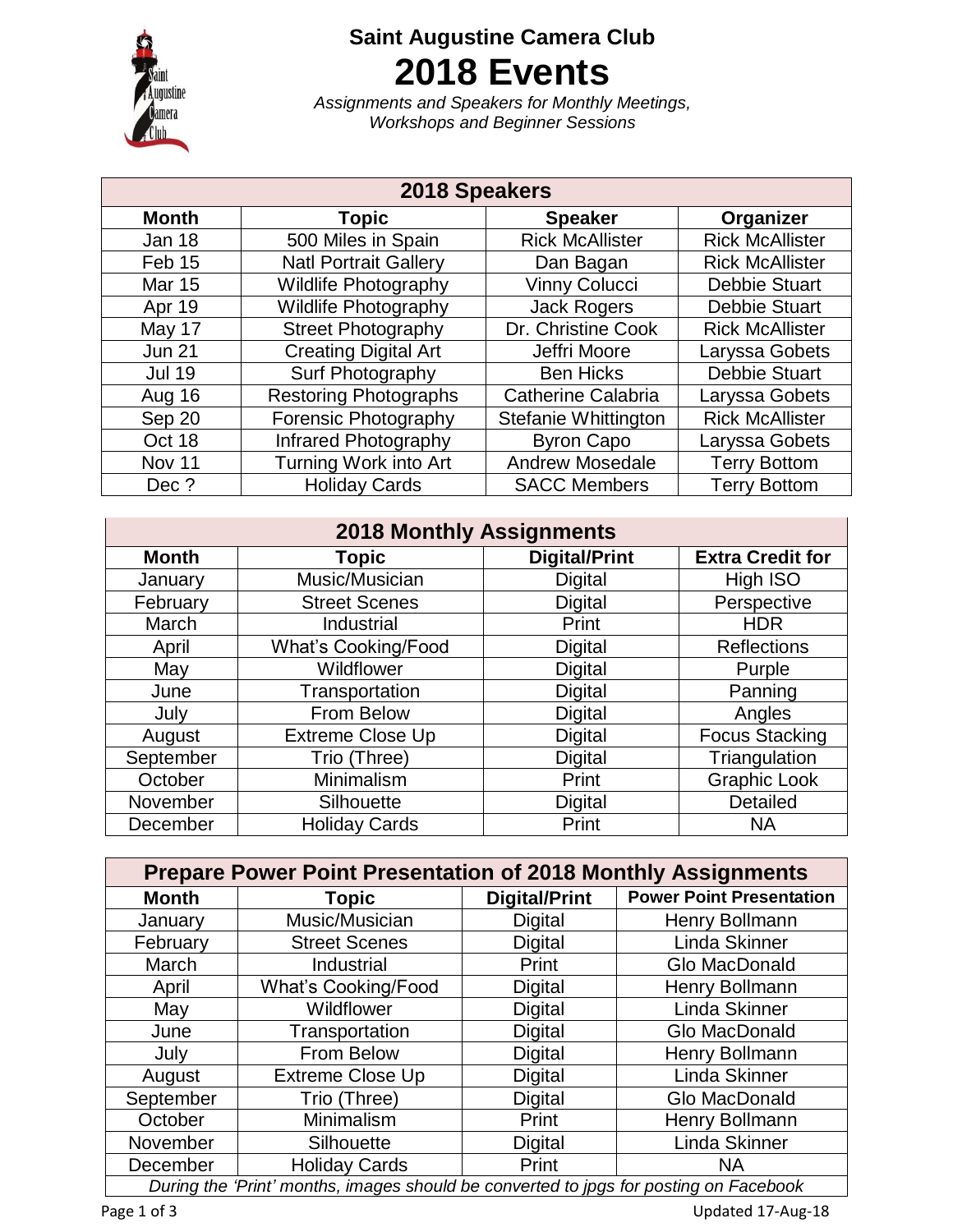

## **Saint Augustine Camera Club 2018 Events**

*Assignments and Speakers for Monthly Meetings, Workshops and Beginner Sessions*

| 2018 Workshops - Check Website for Details and to Sign Up |                                 |                       |                      |
|-----------------------------------------------------------|---------------------------------|-----------------------|----------------------|
| <b>Month</b>                                              | <b>Topic</b>                    | <b>Teacher</b>        | Organizer            |
| Jan 27                                                    | <b>Beginners: Camera Basics</b> | <b>Robert Stewart</b> | <b>Terry Bottom</b>  |
| Feb                                                       | No Workshop                     | <b>NA</b>             | <b>NA</b>            |
| Mar 3, 31                                                 | Novice and Adv Lightroom        | Laryssa Gobets        | Laryssa Gobets       |
| Apr                                                       | No Workshop                     | <b>NA</b>             | <b>NA</b>            |
| <b>May 12</b>                                             | Flash Lighting                  | <b>Robert Stewart</b> | <b>Terry Bottom</b>  |
| Jun?                                                      | ??Photoshop??                   | Glo MacDonald         | <b>Kay Wells</b>     |
| Jun 25-29                                                 | Kids Workshop                   | <b>Ed Beckett</b>     | <b>Kay Wells</b>     |
| Jul 20-21                                                 | Surf Photography                | <b>Ben Hicks</b>      | <b>Debbie Stuart</b> |
| Aug ?                                                     |                                 |                       |                      |
| Sep?                                                      |                                 |                       |                      |
| Oct?                                                      |                                 |                       |                      |
| Nov?                                                      |                                 |                       |                      |
| Dec                                                       | No Workshops Planned            |                       |                      |

| 2018 Informal Sessions - Short Talk, Opportunity to Ask Questions |                                  |                      |                     |
|-------------------------------------------------------------------|----------------------------------|----------------------|---------------------|
| <b>Month</b>                                                      | <b>Topic</b>                     | <b>Speaker</b>       | Organizer           |
| Jan 9                                                             | No Meeting                       | <b>NA</b>            | <b>NA</b>           |
| Feb 13                                                            | No Meeting                       | <b>NA</b>            | <b>NA</b>           |
| <b>Mar 13</b>                                                     | No Meeting                       | <b>NA</b>            | <b>NA</b>           |
| Apr 10                                                            | No Topic                         | <b>NA</b>            | <b>NA</b>           |
| May 8                                                             | FAA Drone Pilot License Part 107 | <b>Roger Ewing</b>   | <b>Terry Bottom</b> |
| <b>Jun 12</b>                                                     | ?? Colorizing B&W Photos??       | <b>Harriet Bloom</b> | Debbie Stuart??     |
| <b>Jul 10</b>                                                     | ??Photoshop - One Aspect??       | Glo MacDonald        | Terry Bottom??      |
| Aug 7                                                             |                                  |                      |                     |
| Sep 11                                                            |                                  |                      |                     |
| Oct 9                                                             |                                  |                      |                     |
| Nov 13                                                            | No Meeting                       | <b>NA</b>            | <b>NA</b>           |
| Dec 11                                                            | No Meeting                       | <b>NA</b>            | <b>NA</b>           |

| 2018 Field Trips – Check Website for Details and to Sign Up |                                     |                                    |  |
|-------------------------------------------------------------|-------------------------------------|------------------------------------|--|
| <b>Month</b>                                                | <b>Venue</b>                        | <b>Information</b>                 |  |
| Jan                                                         | <b>NA</b>                           | <b>NA</b>                          |  |
| Feb 9                                                       | Avian Center, Wildlife Area, Apopka | \$25 members, \$35 nonmembers      |  |
| Mar 8                                                       | St Johns Eco Tour, DeLand           | \$75, Bring Picnic Lunch           |  |
| Mar 24                                                      | Fort Clinch, Amelia Island          | Entry fee to Fort in Amelia Island |  |
| May 19                                                      | Jacksonville Arboretum              | \$3 entry donation                 |  |
| Jun 7                                                       | Orlando Wetlands, Christmas, FL     |                                    |  |
| <b>Jul 13</b>                                               | Sweetwater Wetlands, Gainesville    |                                    |  |
| Aug                                                         |                                     |                                    |  |
| Sep                                                         |                                     |                                    |  |
| Oct                                                         |                                     |                                    |  |
| Nov                                                         |                                     |                                    |  |
| Dec                                                         |                                     |                                    |  |

Page 2 of 3 Updated 17-Aug-18